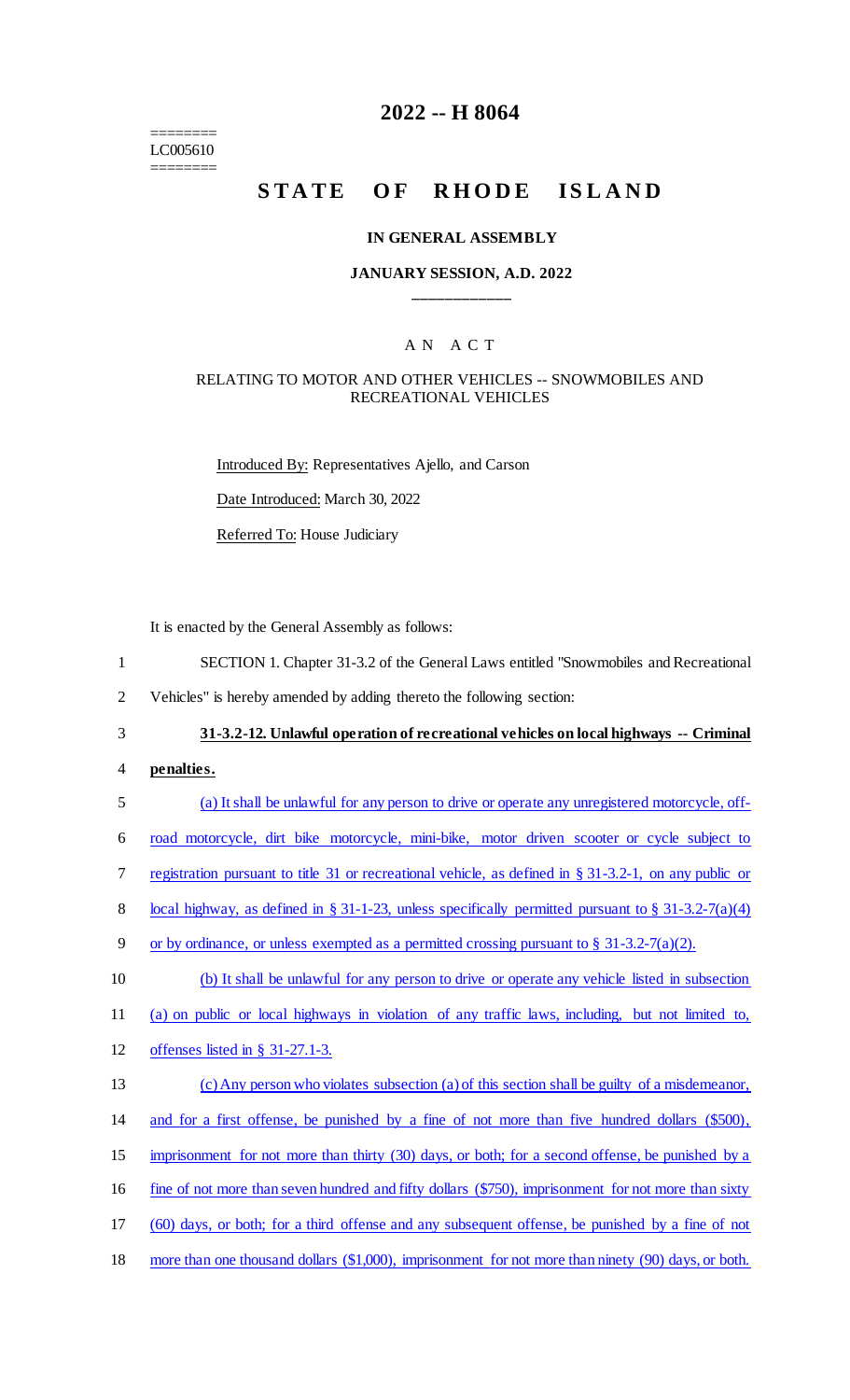| $\mathbf{1}$ | (d) Any person who violates subsection (b) of this section shall be guilty of a misdemeanor;             |
|--------------|----------------------------------------------------------------------------------------------------------|
| 2            | and for a first offense, be punished by a fine of not more than eight hundred dollars (\$800),           |
| 3            | imprisonment for not more than sixty (60) days, or both; for a second offense, be punished by a          |
| 4            | fine of not more than nine hundred dollars (\$900), imprisonment for not more than one hundred           |
| 5            | twenty (120) days, or both; for a third and any subsequent offense, be punished by a fine of not         |
| 6            | more than one thousand dollars (\$1,000), imprisonment for not more than one hundred and eighty          |
| 7            | $(180)$ days, or both.                                                                                   |
| $8\,$        | (e) In addition to the penalties provided pursuant to subsections (c) and (d) of this section            |
| 9            | the operators of vehicles being operated in violation of subsection (a) of this section may not travel   |
| 10           | in formation in violation of $\S$ 31-15-12.                                                              |
| 11           | Any person who violates this subsection while travelling:                                                |
| 12           | $(1)$ In a group of two $(2)$ to four $(4)$ vehicles in violation of subsection $(a)$ of this section    |
| 13           | shall be guilty of a misdemeanor and punished by a fine of not more than five hundred dollars            |
| 14           | (\$500), imprisonment for not more than thirty (30) days, or both;                                       |
| 15           | (2) In a group of five $(5)$ to ten $(10)$ vehicles in violation of subsection (a) of this section       |
| 16           | shall be guilty of a misdemeanor and punished by a fine of not more than seven hundred fifty dollars     |
| 17           | $(\$750)$ , imprisonment for not more than sixty $(60)$ days, or both; and                               |
| 18           | (3) In a group of more than ten (10) vehicles shall be guilty of a misdemeanor and punished              |
| 19           | by a fine of not more than one thousand dollars (\$1,000) and imprisonment for not more than ninety      |
| 20           | $(90)$ days, or both.                                                                                    |
| 21           | (f) Enforcement.                                                                                         |
| 22           | (1) All local jurisdictions and the department of attorney general shall have the authority              |
| 23           | to enforce the provisions of this section and to promulgate rules and regulations necessary to           |
| 24           | implement and enforce this section.                                                                      |
| 25           | (2) Law enforcement shall have the authority to impound any vehicle operated in violation                |
| 26           | of subsection (a) of this section operated on a public or local highway.                                 |
| 27           | (3) No impounded vehicle listed in subsection (a) of this section shall be released until final          |
| 28           | disposition of all criminal and/or civil charges relating to the operation or storage of any said        |
| 29           | vehicles, nor until proof of ownership and proper registration, according to state statute, is verified  |
| 30           | and applicable towing and storage charges are paid. Additionally, the city solicitor or attorney         |
| 31           | general shall have the authority to commence forfeiture proceedings, as described in subsection (g)      |
| 32           | of this section.                                                                                         |
| 33           | $(g)$ In addition to the penalties in subsections $(c)$ , $(d)$ and $(e)$ of this section, the following |
| 34           | forfeiture provision shall apply:                                                                        |

## LC005610 - Page 2 of 7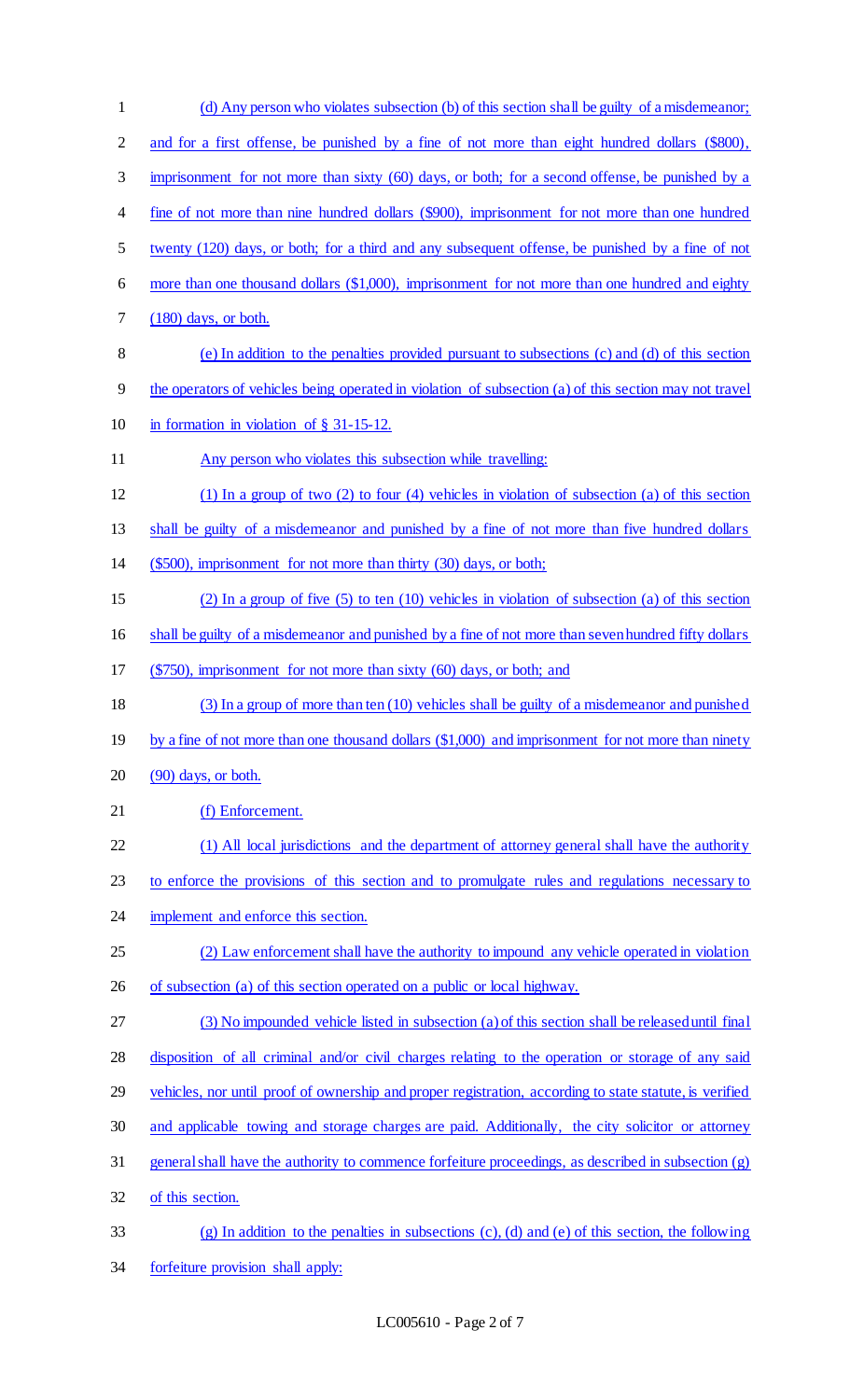$(a)(1)$  Any motor vehicle including, but not limited to, cars, trucks, vessels, or motorcycles, 2 Any vehicles enumerated in subsection (a) of this section, which has have been or is are being used 3 in violation of  $\frac{274.1 \text{ this section}}{274.1 \text{ this section}}$ , may be seized and upon conviction forfeited; provided, that no motor vehicle as enumerated in this section used by any person shall be forfeited under the provisions of this chapter unless it shall appear that the owner of the vehicle had knowledge, actual or constructive, and was a consenting party to the alleged illegal act.

 $7 \left( \frac{a}{2} \right)$  Any criminal complaint, information, or indictment charging or violation of traffic 8 laws, including, but not limited to, a violation of  $\frac{24.274}{10.1}$  this section shall set forth with reasonable particularity the motor vehicle that the attorney general or local law enforcement seeks to forfeit pursuant to this section.

 $\left(\frac{b}{(1)(3)(i)}\right)$  The court may, upon application of the attorney general or local solicitor, enter a restraining order or injunction, require any person claiming any interest in the subject vehicle to execute a satisfactory performance bond to the state, or take any other action to preserve the 14 availability of the vehicle subject to forfeiture described in  $\frac{1274-127}{127-127-127}$  this section, whether prior or subsequent to the filing of a complaint, indictment, or information.

16  $\frac{(2)(ii)}{(2)(ii)}$  Written notice and an opportunity for a hearing shall be afforded to persons appearing to have an interest in the vehicle, the hearing, however, to be limited to the issues of whether:

 $\frac{(\mathbf{i}) (\mathbf{A})}{(\mathbf{A})}$  There is a substantial probability that the state <u>or local jurisdiction</u> will prevail on the issue of forfeiture and that failure to enter the order will result in the vehicle being destroyed, conveyed, encumbered or further encumbered, removed from the jurisdiction of the court, depreciated in value or otherwise made unavailable for forfeiture; and

 $\frac{1}{2}$  (ii)(B) The need to preserve the availability of the vehicle through the entry of the requested order outweighs the hardship on any party against whom the order is to be entered.

 (c)  $(1)(4)(i)$  A temporary restraining order under this section may be entered upon 26 application of the attorney general or local solicitor without notice or opportunity for a hearing when a complaint, information, or indictment has not yet been filed with respect to the vehicle if the attorney general or local jurisdiction demonstrates that there is probable cause to believe that the vehicle with respect to which the order is sought would, in the event of conviction, be subject to forfeiture under § 31-27-4.3 and this section and that provision of notice will jeopardize the availability of the vehicle for forfeiture. The temporary restraining order shall expire within ten (10) days of the date on which it is entered unless extended for good cause shown or unless the party against whom it is entered consents to an extension for a longer period.

 $\frac{(2)(ii)}{ii}$  A hearing requested by any party in interest concerning an order entered under this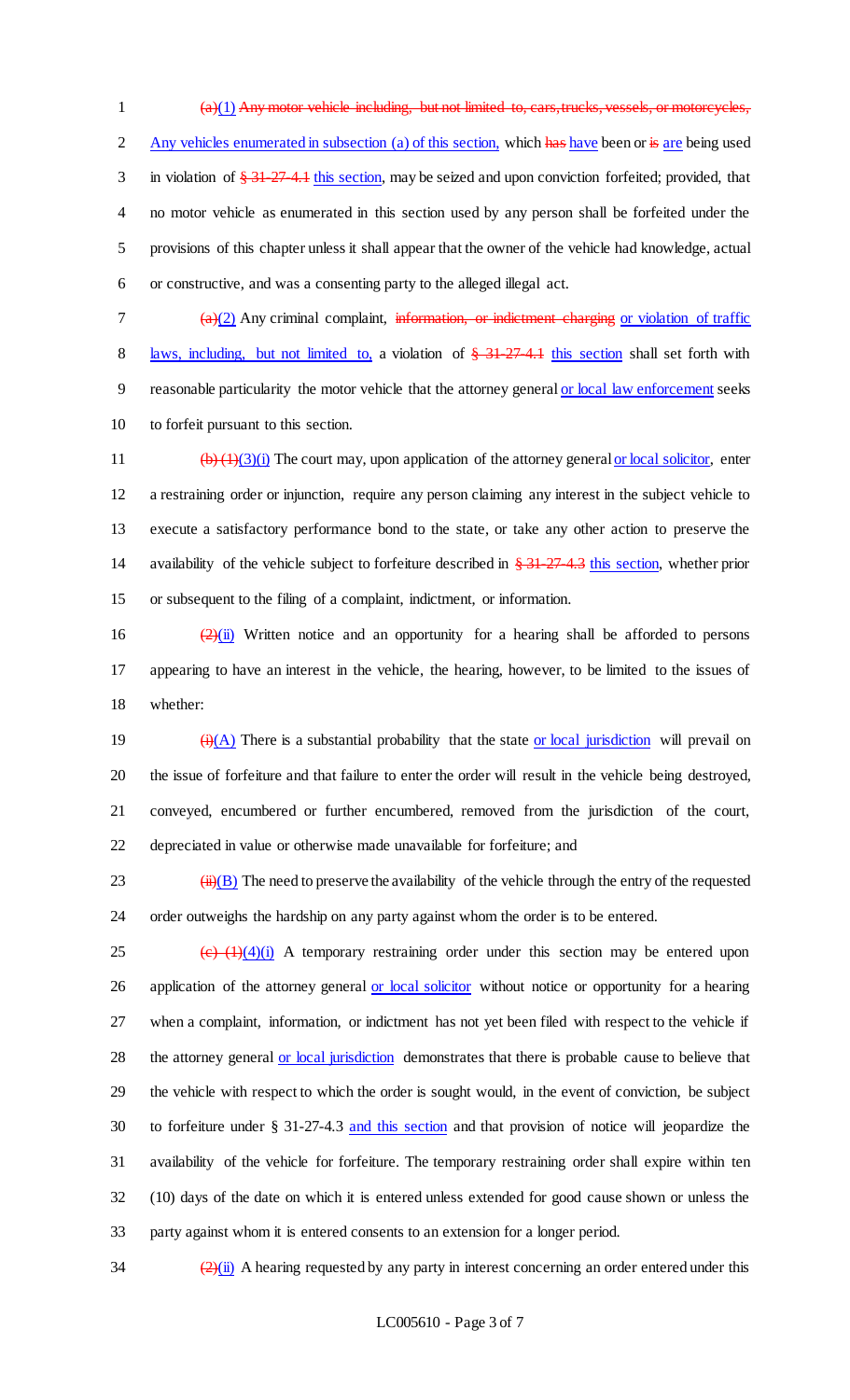1 subsection shall be held at the earliest possible time and prior to the expiration of the temporary 2 order.

 $\frac{3}{(3)}$  ( $\frac{3}{(ii)}$ ) The court may receive and consider, at the hearing held pursuant to this subsection, 4 evidence and information that would be inadmissible in court.

 $\left(\frac{d}{d}\right)$  Upon conviction of a person for the covered offense, the court may enter a judgment 6 of forfeiture of the vehicle described in  $\S 31-27-4.1$  this section to the state or local jurisdiction and may also authorize the attorney general or local solicitor to seize the motor vehicle ordered forfeited upon any terms and conditions that the court shall deem proper. Following the entry of an order declaring the vehicle forfeited, the court may, upon application of the attorney general or local solicitor:

11 (1)(i) Enter appropriate restraining orders or injunctions;

12  $\left(2\right)(ii)$  Require the execution of satisfactory performance bonds, appoint receivers, 13 conservators, appraisers, accountants, or trustees; or

14  $(3)(iii)$  Take any other action to protect the interest of the state or local jurisdiction in the 15 property ordered forfeited.

16 (e)(6) All right, title, and interest in the vehicle described in §  $\frac{31-27-4.1}{27-4.1}$  this section vests 17 in the state or local jurisdiction upon the commission of the act giving rise to forfeiture under this 18 chapter. Any such vehicle that is subsequently transferred to any person may be the subject of a 19 special verdict of forfeiture and shall be ordered forfeited to the state or local jurisdiction, unless 20 the transferee establishes in a hearing pursuant to subsection  $(f)(7)$  of this section that he or she is 21 a bona fide purchaser for value of the vehicle who at the time of purchase was reasonably without 22 cause to believe that the vehicle was subject to forfeiture.

23  $(f)(7)$  Procedures subsequent to the special verdict of forfeiture shall be as follows:

 $\frac{(1)(i)}{i}$  Following the entry of an order of forfeiture under this section, the state or local 25 jurisdiction shall publish notice of the order and of its intent to dispose of the vehicle once per week 26 for at least three (3) weeks in any manner that the attorney general or local solicitor may provide 27 by regulation. The attorney general or local solicitor shall also, to the extent practicable, provide 28 written notice to all parties known to have an interest in the vehicle and all parties whose identity 29 is reasonably subject to discovery and who may have an interest in the forfeited vehicle.

30  $\frac{(2)(i)}{2}$  Any person, other than the defendant, asserting any interest in the vehicle that has 31 been ordered forfeited to the state or local jurisdiction pursuant to this section may, within one 32 hundred eighty (180) days of the final publication of notice or his or her receipt of notice under 33 subdivision  $\left(1\right)$  (i) of this subsection, whichever is earlier, petition the court for a hearing to 34 adjudicate the validity of his or her alleged interest in the vehicle.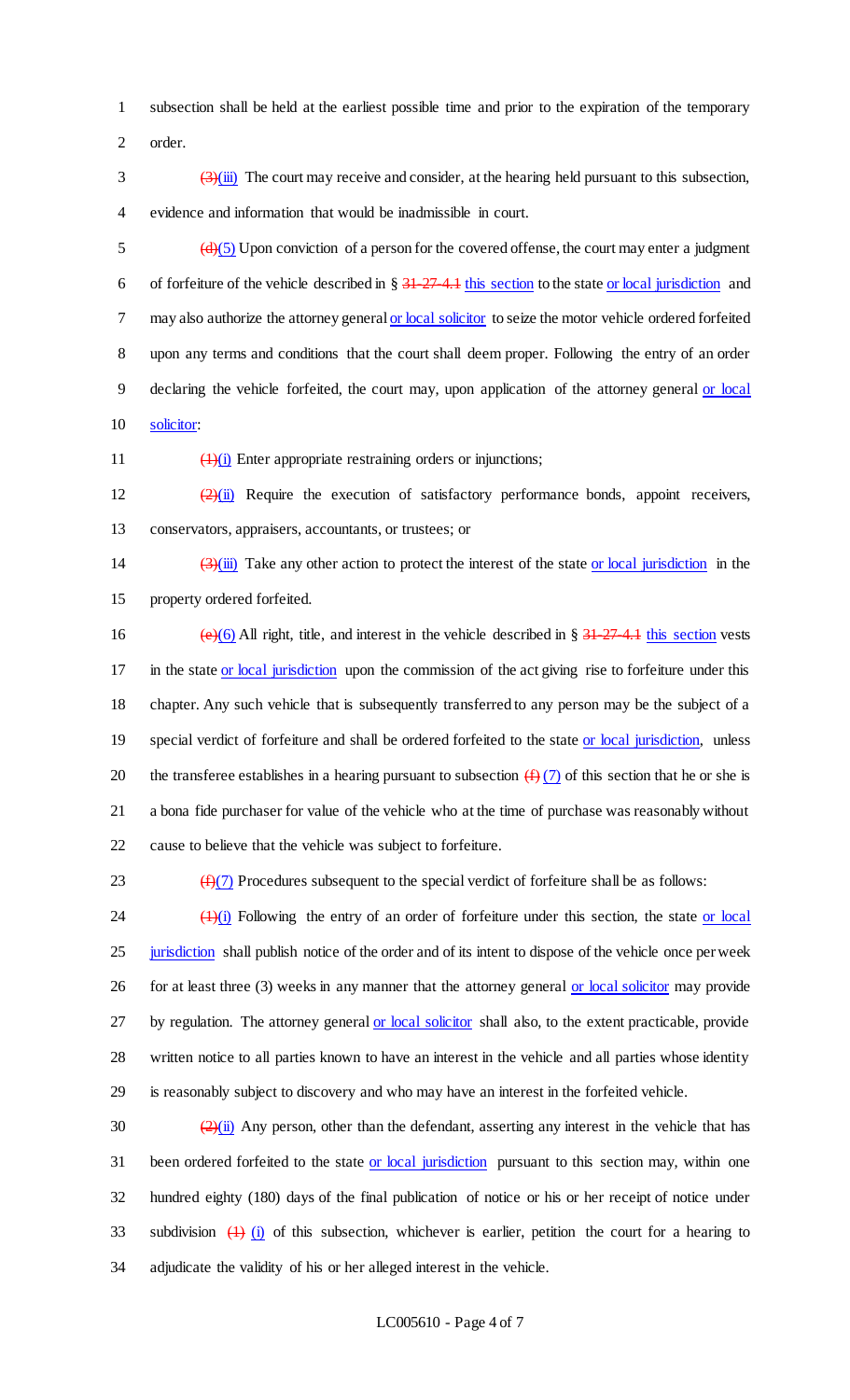1  $\left(3\right)$ (iii) The petition shall be signed by the petitioner under penalty of perjury and shall set forth the nature and extent of the petitioner's right, title, or interest in the vehicle; any additional facts supporting the petitioner's claim; and the relief sought.

 $\left(4\right)(iv)$  The hearing on the petition shall, to the extent practicable and consistent with the interest of justice, be held within thirty (30) days of the filing of the petition. The court may consolidate the hearing on the petition with a hearing on any other petition filed by a person other than the defendant and concerning the same vehicle.

 $\left(\frac{5}{\sqrt{v}}\right)$  At a hearing, the petitioner may testify and present evidence and witnesses on his or her own behalf, and cross-examine witnesses who appear at the hearing. The state or local jurisdiction may present evidence and witnesses in rebuttal and in defense of its claim to the vehicle and cross-examine witnesses who appear at the hearing. In addition to testimony and evidence presented at the hearing, the court shall consider the relevant portions of the record of the criminal case or violations of this section that resulted in the order of forfeiture.

14  $(6)(vi)$  In accordance with its findings at the hearing, the court shall amend the order of forfeiture if it determines that the petitioner has established by a preponderance of the evidence that:

 $(i)(A)$  The petitioner has a right, title, or interest in the vehicle, and the right, title or interest was vested in the petitioner rather than the defendant or was superior to any right, title, or interest of the defendant at the time of the commission of the acts which gave rise to the forfeiture of the vehicle under this section; or

21  $(iii)(B)$  The petitioner is a bona fide purchaser for value of any right, title or interest in the vehicle and was at the time of purchase reasonably without cause to believe that the property was subject to forfeiture under this section.

 $\left(\frac{7}{8}\right)$  Following the court's disposition of all petitions filed under this section, or if no such petitions are filed, following the expiration of the period provided in this section for the filing of 26 the petitions, the state or local jurisdiction shall have clear title to the vehicle that is the subject of the order of forfeiture and shall transfer good and sufficient title to any subsequent purchaser, transferee, or fund as provided in this chapter.

 $(8)(9)$  Except as provided in this section, no party claiming an interest in the vehicle subject to forfeiture under this section may:

 (i) Intervene in a trial or appeal of a criminal case involving the forfeiture of the property; or

 (ii) Commence any action against the state or local jurisdiction concerning the validity of the alleged interest.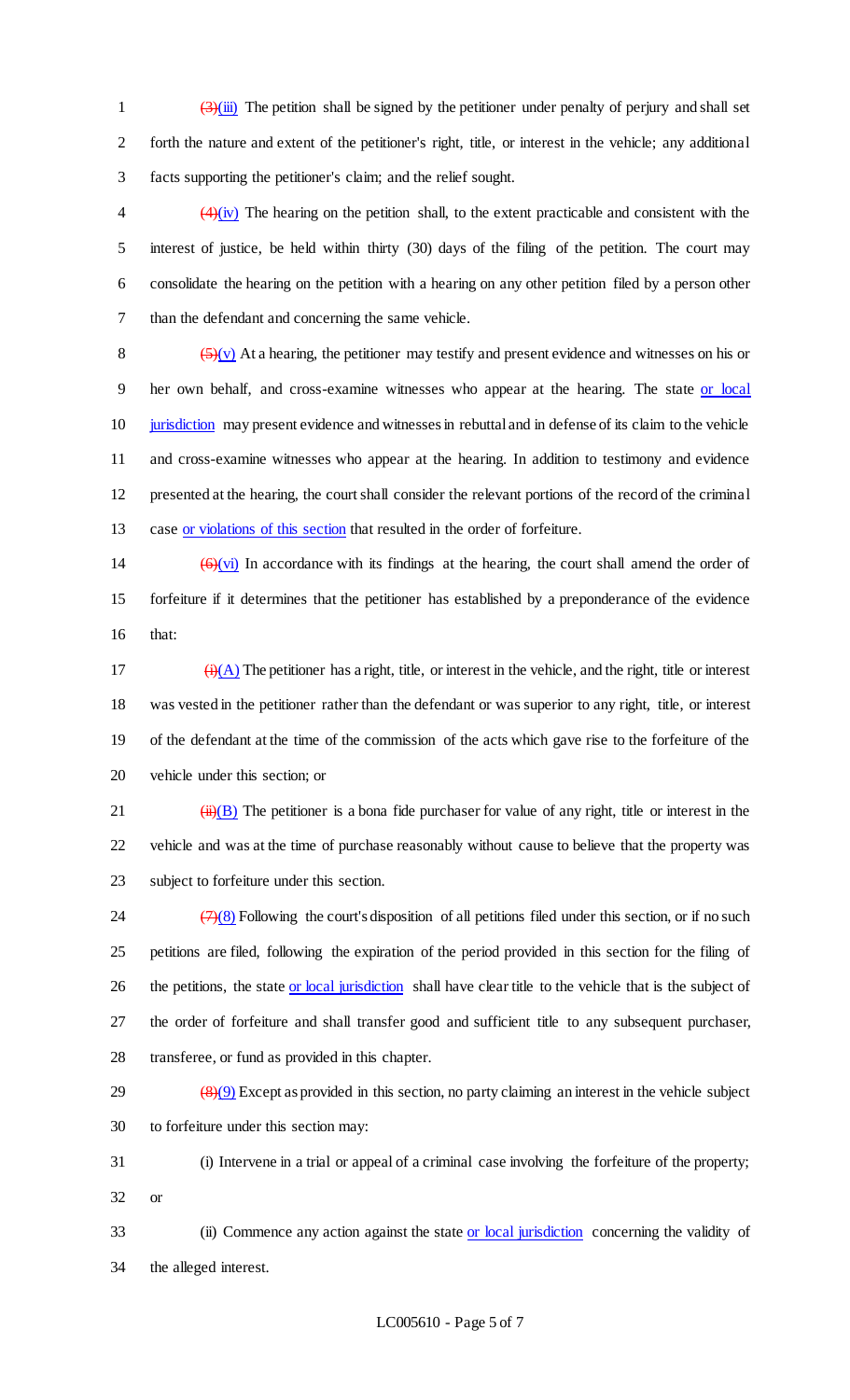$\frac{1}{(g)(h)}$  In order to facilitate the identification or location of the vehicle declared forfeited 2 and to facilitate the disposition of petitions filed pursuant to this section after the entry of an order 3 declaring a vehicle forfeited to the state or local jurisdiction, the court may, upon application of the 4 attorney general or local solicitor, order that the testimony of any witness relating to the forfeited 5 vehicle be taken by deposition and that any designated book, paper, document, record, recording 6 (electronic or otherwise), or other material not privileged, be produced at the same time and place, 7 in the same manner as provided for the taking of depositions under the Rules of Civil Procedure.

8 (h)(i) If the vehicle described in  $\frac{24.274}{10.5}$  this section: (1) cannot be located; (2) has been transferred to, sold to or deposited with a third party; (3) has been placed beyond the jurisdiction of the court; (4) has been substantially diminished in value by any act or omission of the defendant; the court shall order the forfeiture of any other property of the defendant up to the value of the subject property.

13  $(i)(j)$  The court shall have jurisdiction to enter orders as provided in this section without 14 regard to the location of any property that may be subject to forfeiture under this section or that has 15 been ordered forfeited under this section.

16 SECTION 2. This act shall take effect upon passage.

======== LC005610 ========